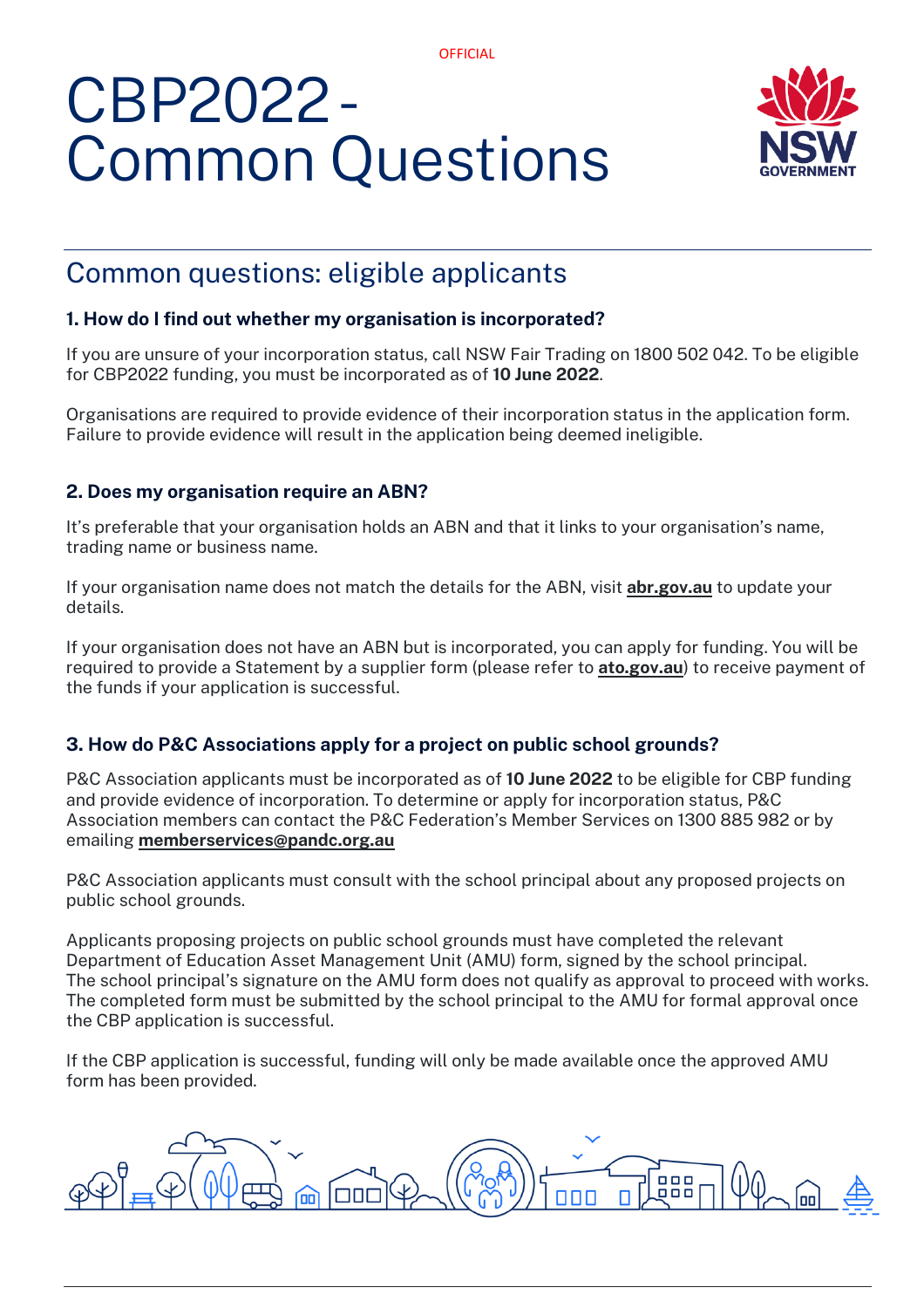

Please note that this does not apply to private school applicants. Private schools do not need to submit an AMU form.

# **4. What do local councils and their section 355 committees need to do?**

Local councils may submit applications for each state government electorate within their local government area.

Councils should submit one application per project location, even if they are seeking funding for several sites within the same electorate. Applications will be assessed against other proposed projects within the same electorate.

Local councils and their section 355 committees **are required to provide dollar for dollar matched funding** to the CBP grants. Matched funding from councils must be in the form of cash and can be provided from council income sources, or from other external funding sources.

Local councils and their relevant section 355 committees must provide evidence of agreement on cash matching at the time of application. If successful, you will need to reconfirm this with the submission of your Funding Deed.

In-kind contributions can be included in the project's budget but will not be counted as part of the council's matching cash contribution.

Section 355 committees must submit applications under the relevant local council's name and ABN.

#### **Projects on council land**

Where a project is to be managed by a council, but the council is not the applicant, the council will be required to provide owner's consent and indicate the project delivery time frames at the time of application (**Refer to questions 10 and 11**).

# Common questions: eligible projects

# **5. Does the CBP support projects involving vehicles?**

Yes. The CBP program supports projects involving vehicles such as cars, buses, trucks, trailers, motorised rescue vehicles including boats and any modifications to existing vehicles including tradeins. The vehicle must be registered under the name of the applicant. These projects will be considered if they:

- deliver positive social, environmental and recreational outcomes
- promote community participation, inclusion and cohesion.

When applying, you are required to enter the address where the vehicle will be registered as the project location. You'll also be required to nominate and substantiate the electorate that the vehicle will be serving, as this will be the funding electorate.

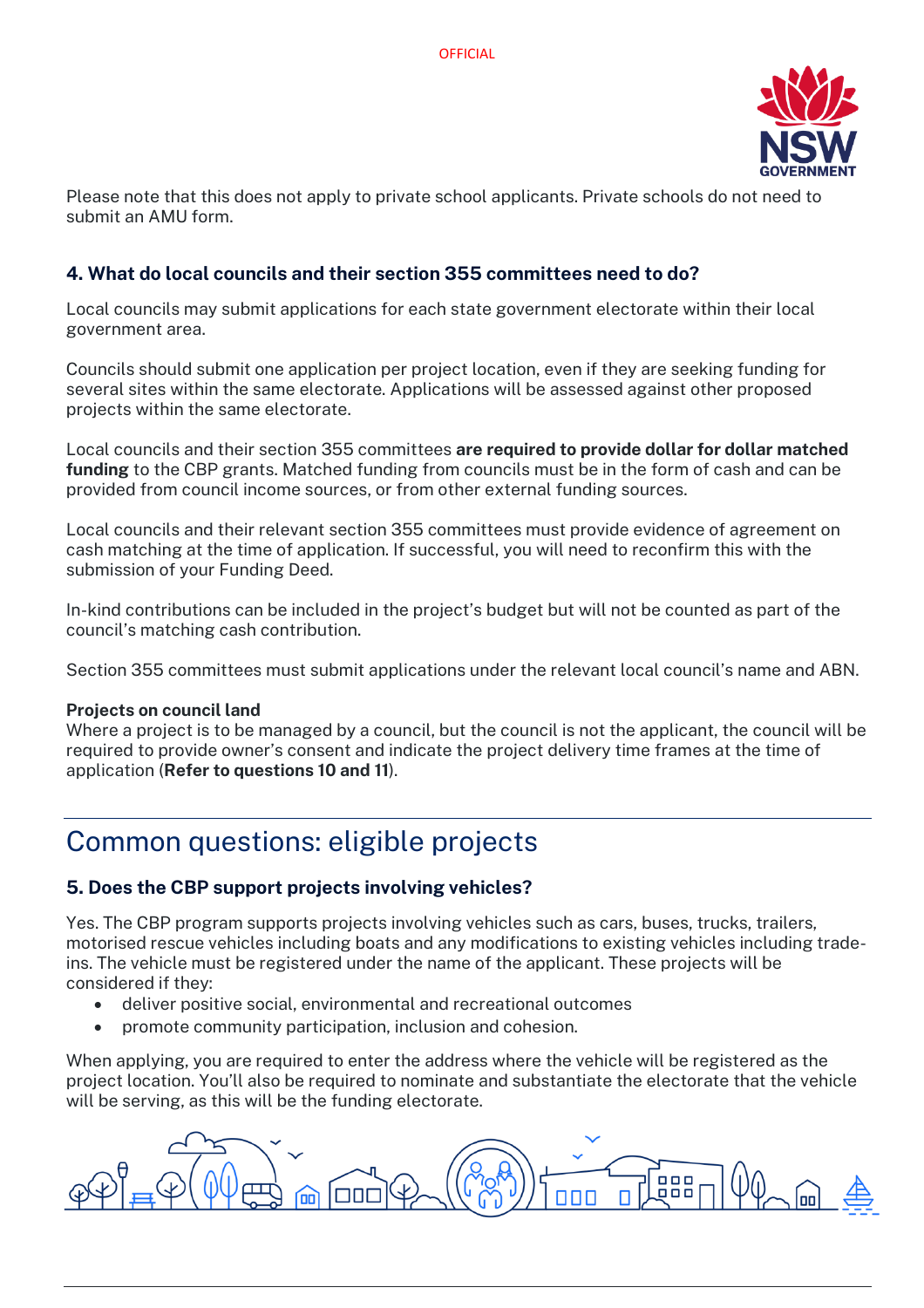

# **6. What happens if a project only receives partial funding?**

The assessment process is competitive and funds are limited. Applicants are strongly encouraged to include a partial funding amount and outline a modified project scope that could be implemented within the program timeframe if the partial funding amount was awarded. You may not be awarded any partial funding if you do not nominate a partial funding amount (**Refer to the** '**Assessment Process' section of the Program Guidelines**).

# **7. Can CBP funding be used for planning and development application costs?**

A maximum of 5% of grant funding may be allocated towards costs associated with the preparation and management of projects, including applying for and securing development approval and designs. These costs will be considered if they are integral to the successful delivery of the project.

# **8. Can an organisation submit more than one project location per application?**

No. Applications listing more than one project location will be deemed ineligible. You must submit one application per project location. For example, if you are seeking funding to install LED lighting in tennis courts at 3 different locations, you will need to submit 3 separate applications, one for each location.

Each application is assessed against other projects within the electorate.

# **9. What if my project serves people in more than one electorate? May I get funding support from more than one state Member of Parliament (MP)?**

You need to talk to all MPs involved, before putting in an application. Your application will only be assessed in the host electorate by the local MP. If your application is successful, the MPs involved will need to advise the CBP team of the joint funding arrangement.

Your chance of success in getting funded has no direct relationship to the number of MPs involved.

# **10. Should I apply for planning approval before submitting an application for funding?**

It's preferable you obtain all planning approvals, including development consent, from local councils, Crown Lands and Heritage Councils, before applying for CBP funding.

Applicants are encouraged to provide evidence of **development application (DA) lodgement** at the time of application. This can include:

- a letter from your local council confirming DA lodgement
- an email from a local council officer confirming that your DA has been lodged
- a screenshot from your local council DA tracker page or the NSW Planning Portal clearly showing that your DA had been lodged and the DA number for your project.

 $\Box \Box \Box$ ان1  $\Box \Pi$ **000** nnn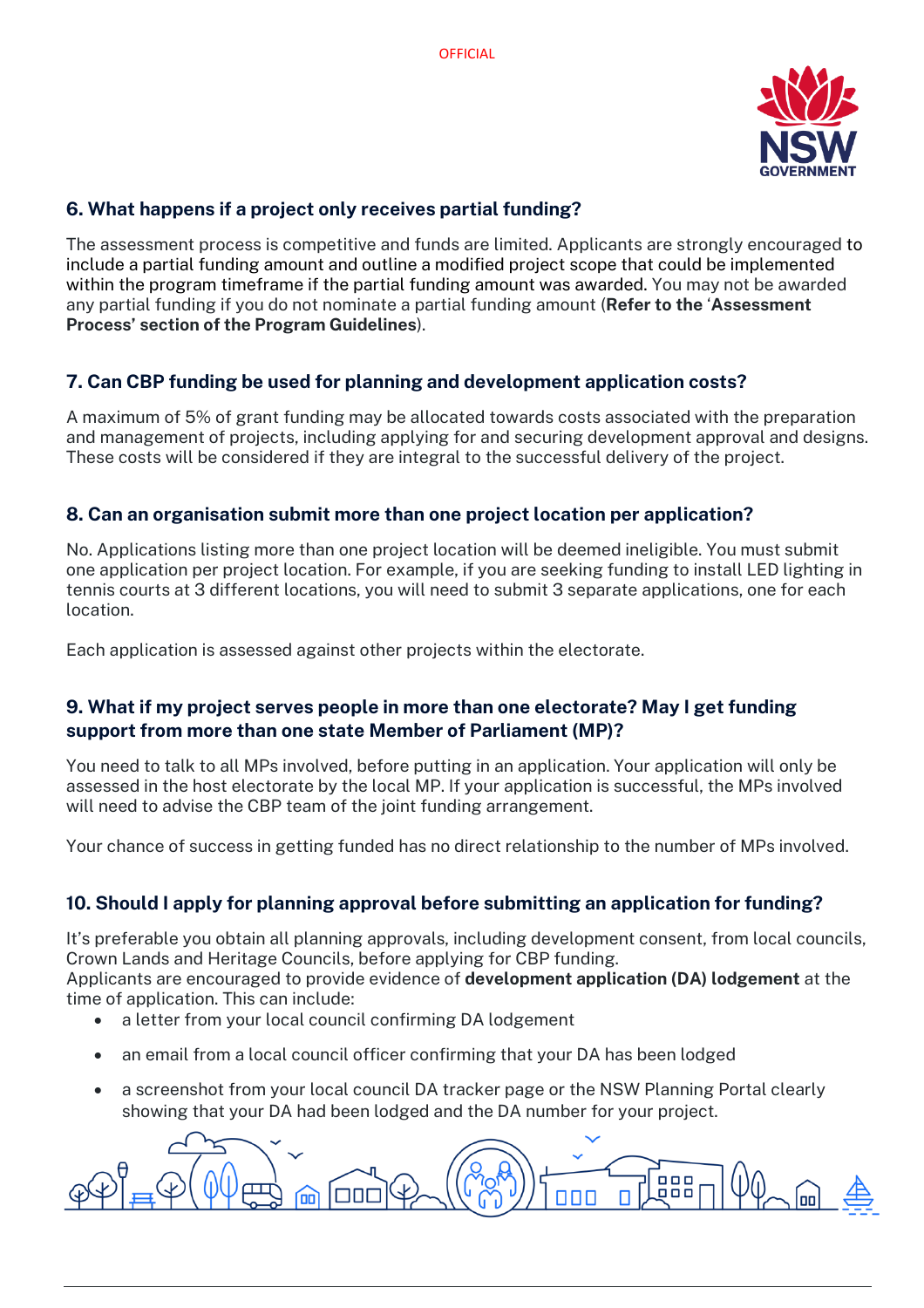

Development and Crown Land approvals can be a lengthy process, taking up to two years in some instances. If you do not already have these approvals, it is unlikely your project will be completed within the time frame allowed by the CBP program. Failure to deliver a project within the time frame may result in your grant offer being withdrawn.

If you are not sure whether you require planning approval, contact your local council **before submitting** an application.

# **11. Do I need authorisation from the land or property owner?**

Yes. You are responsible for obtaining approval for the proposed project from the appropriate property/landowner.

If your project is on council land and the council will be project managing, you must also obtain time frames for delivery of the project at the time of the CBP application. Projects must still be delivered by **31 March 2024**.

If you are a leaseholder, you must ensure the length of your lease will enable you to complete your project and provide the public benefit required, if your application is successful as per the Program Guidelines and as agreed in your Funding Deed. Evidence of length of lease may be required prior to the release of funding.

If your project location is a public school, approval by the Department of Education is required as owner's consent (**Refer to question 3**).

If your grant is solely for equipment and/or vehicle purchase, owner's consent may not be required. If in doubt, please contact the CBP team to clarify.

# **12. When should I apply for land or property owner's consent?**

It's preferable that you secure approval from the land or property owner before applying for the CBP funding. Please obtain the relevant approval for your project to proceed, or complete the Property/Landowner's Consent template on our website and submit with your application.

If not yet secured, you should have at least commenced relevant discussions at the time of your application. If your project is successful and the land or property owner's consent is applicable, the release of grant funds will depend on evidence of consent and the time frame for delivery of the project. If this information is not provided by 31 March 2023, the grant offer may be withdrawn.

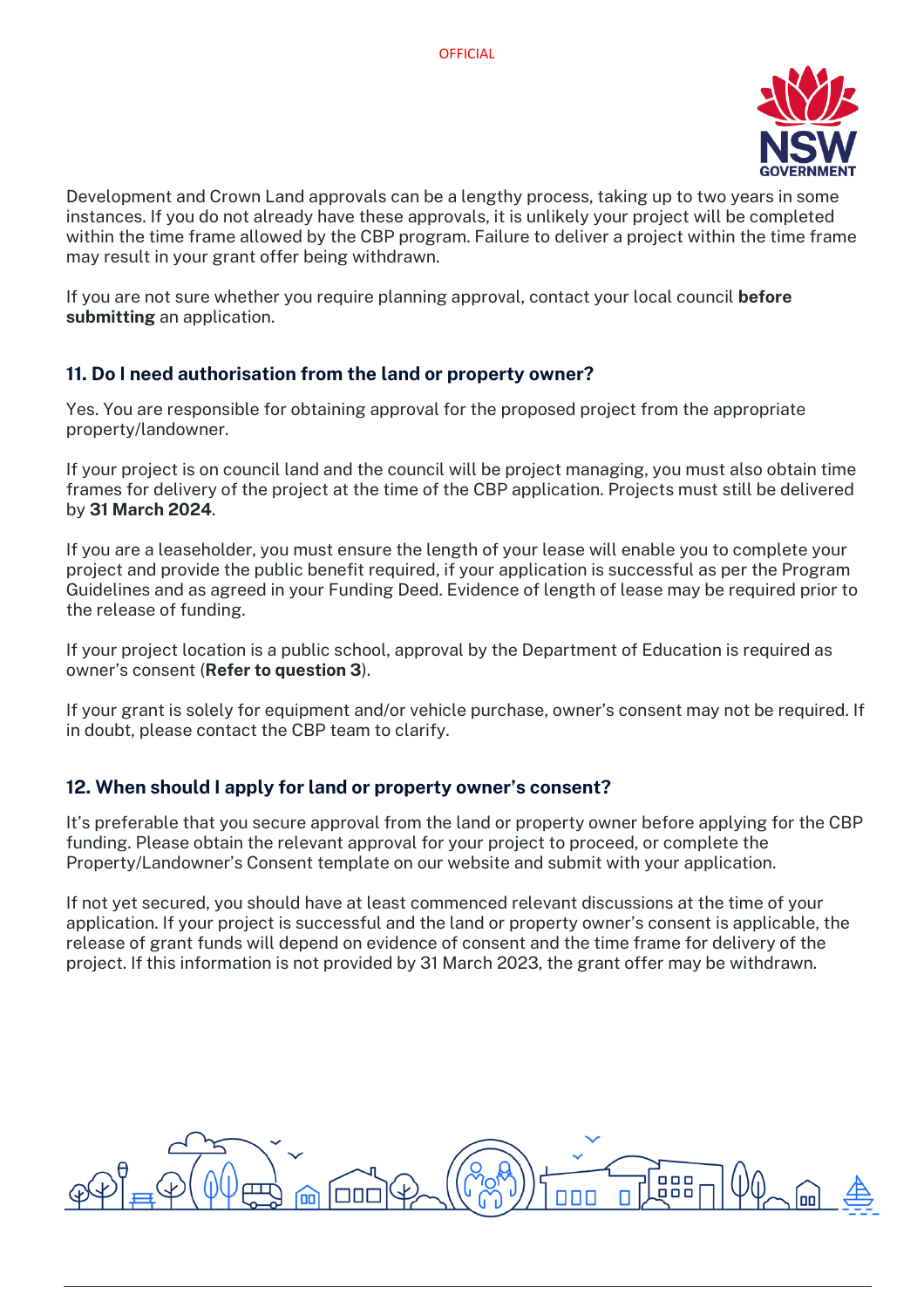

#### **13. What insurance coverage do I need to provide?**

Your organisation is required to provide a valid Certificate of Currency for Public Liability Insurance. This insurance should have a minimum cover of \$5 million and be in the name of the applicant. Your organisation is responsible for ensuring that it has appropriate insurance coverage in place for the project works, equipment or activities, and its day-to-day operations.

It's recommended, but not a condition of funding, that organisations also have personal accident, professional indemnity, directors' insurance and officers' insurance.

Organisations that employ staff must comply with relevant industrial relations, and workplace health and safety requirements.

# **14. Can I submit an application for a component or stage of a larger project?**

Yes, provided that the works funded with the CBP grant are a new project stage that does not commence before **10 June 2022** and will be completed by **31 March 2024**.

Before funding is released, grant recipients are required to clearly indicate what CBP funding will be expended on if the same project received funding from another funding source.

# Common questions: how to apply

#### **15. Where can we access the application forms?**

You can access the CBP application form via the SmartyGrants website at **[communitybuildingpartnership.smartygrants.com.au/applicant/login](https://communitybuildingpartnership.smartygrants.com.au/applicant/login)**

If you have difficulties with internet access, we suggest you contact your MP, who may be able to assist. You can also visit your local library or seek assistance from your local council.

#### **16. Will late applications be accepted?**

**No.** The online system will not accept applications submitted after the advertised closing time of **5pm AEST on Friday 10 June 2022**.

**If you have problems submitting your application, you should contact the helpline on 02 8753 8144 at least 24 hours before the deadline to seek assistance.**

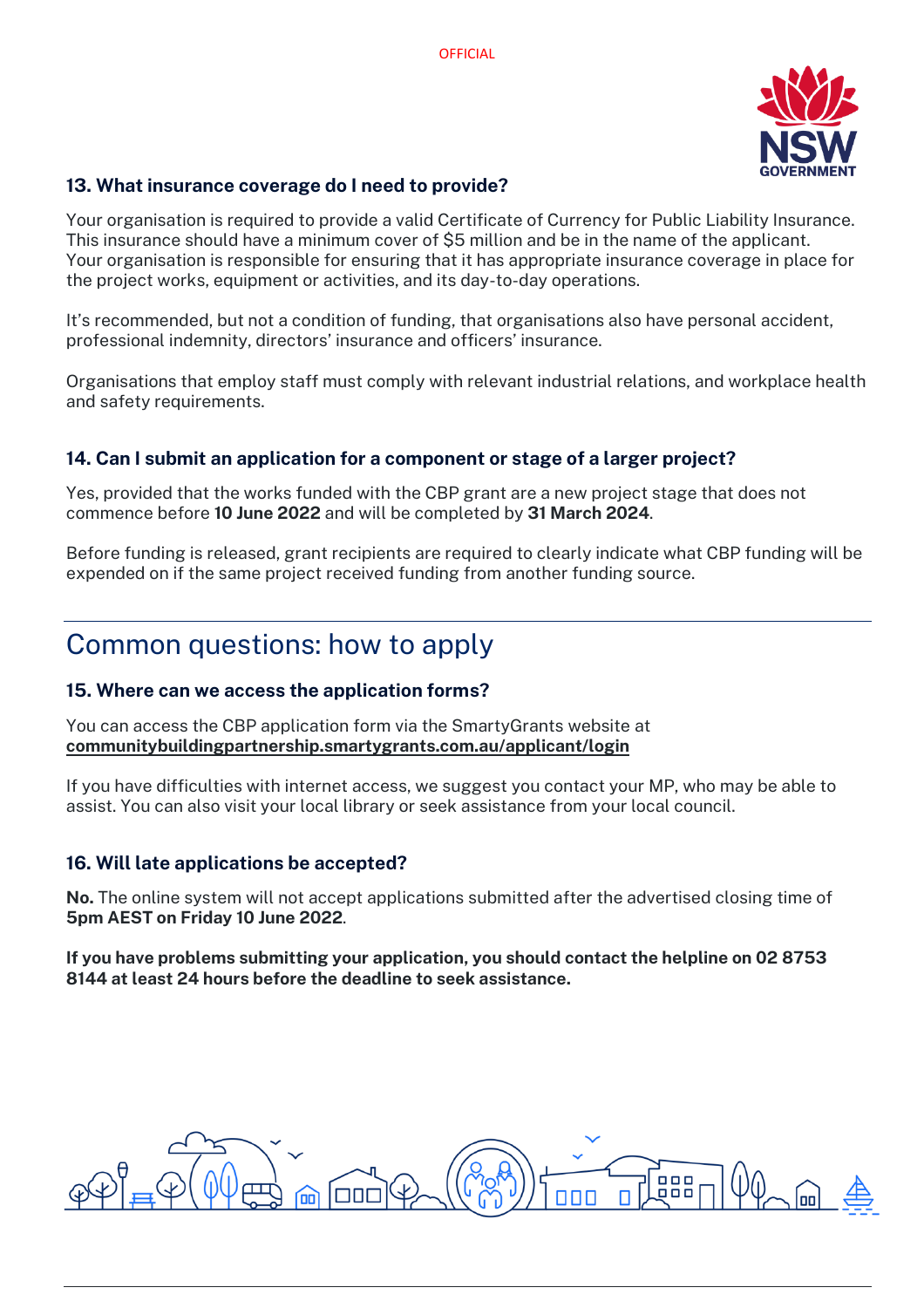

# **17. How important is my project location?**

This is very important. Each application must accurately identify the project location so that funding is allocated from the correct electorate. All program reporting relates to the specific project location. Any uncertainty may lead to delays in delivering your project.

For more information on how to enter the project location, refer to the hints below the 'project location' question in the CBP application form, contact the CBP team at [CBP2022@facs.nsw.gov.au](mailto:CBP2022@facs.nsw.gov.au) or call **02 8753 8144**.

For projects involving vehicles, **refer to question 5.**

#### **18. Can an applicant organisation submit more than one application?**

Organisations may submit multiple applications. There is usually a very high demand for funds in each electorate and applicants should consider which application is the highest priority.

# **19. Do we need to provide quotes for the project?**

Applicants are strongly encouraged to upload at least one quote with their application to substantiate their project budget.

Quotes should align and substantiate the main items of work to be funded with your CBP grant application. The project budget should be presented by major line items and in enough detail for assessors to consider it within the competitive assessment process. To support the completion of your grant application project budget, a completed project budget sample can be viewed [here](https://communitybuildingpartnership.smartygrants.com.au/d/files/dlm/4fea16fa2b58b5164be5b2cdc25d49a15e092)

#### **20. Can value-in-kind be considered as funding contributed by a not-for-profit organisation?**

Yes. Voluntary labour and donated materials are allowed as part of a not-for-profit organisation's contribution to the cost of a project. Voluntary labour and donated materials, including estimated value, should be provided in the project budget.

Council and section 355 applicants cannot match CBP funding with a value-in-kind contribution.

# **21. Should my grant application include GST?**

Yes. Your funding request should include the GST that you will be charged by your contractors or suppliers as part of the project cost and delivery.

If your application is successful and your organisation ABN is registered for GST, you'll be paid GST on top of the approved grant amount. If your organisation ABN is not registered for GST or you do not have an ABN, you will only be paid the approved grant amount.

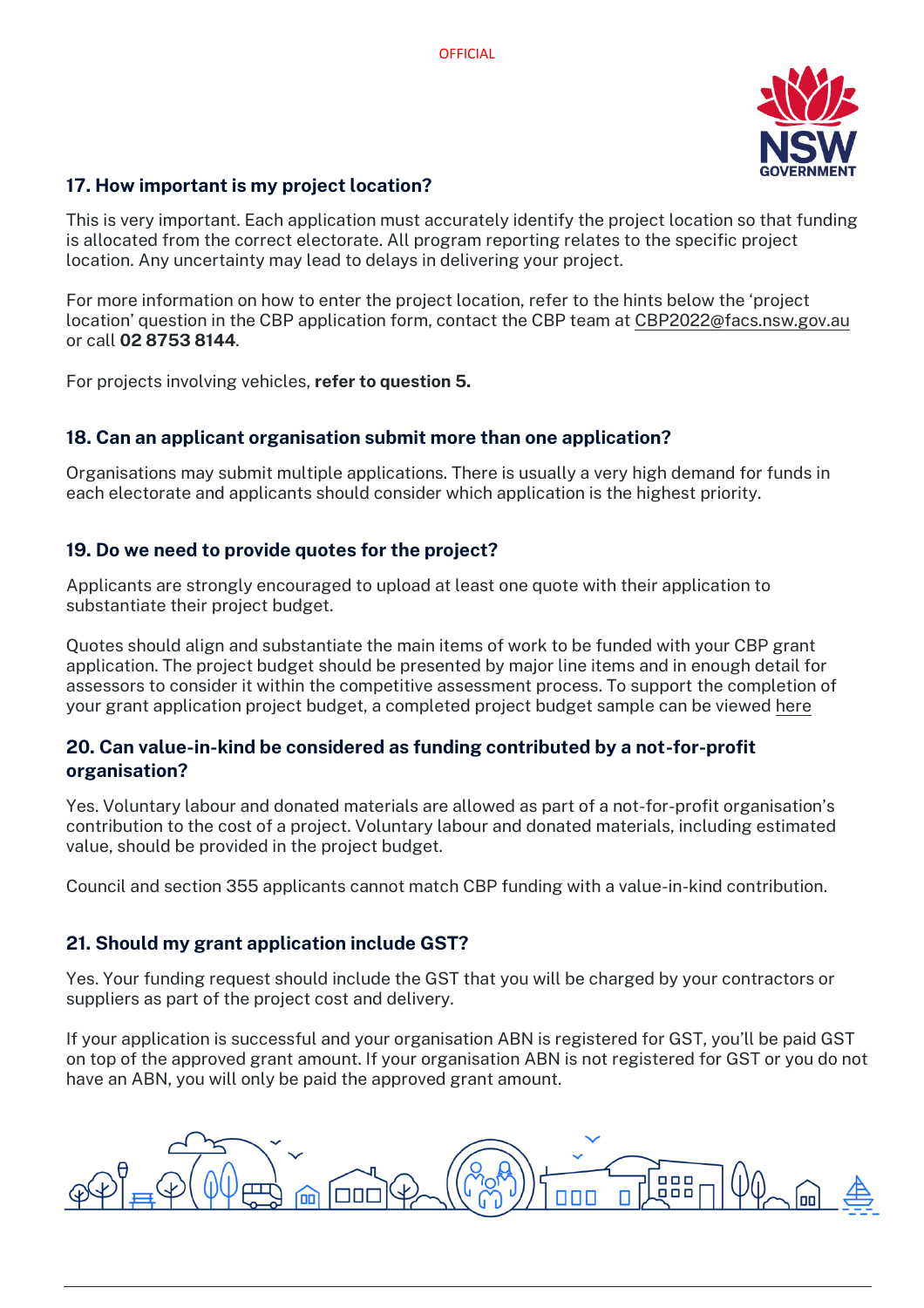

Local councils, as government-related entities, are out of scope for GST. If successful, local councils will only be paid the approved grant amount.

# **22. Do I need to finish the application in one go?**

No. Applications may be saved, revisited, and edited before being submitted.

#### **23. How can I confirm that my application has been submitted?**

Once you click submit, you'll receive a confirmation email. The confirmation email will contain a PDF copy of your application. Please check that you receive the confirmation email and retain it as a record of your application.

If you do not receive a confirmation email, your application may not have been successfully submitted, or the confirmation email has ended up in your junk mailbox.

You can also log into the online system and click 'My Submissions' to view all submitted and unsubmitted applications. Submitted applications are identified by a green tick.

# Common questions: your obligations

# **24. What happens after applications close?**

Applications are reviewed for general eligibility and then subject to the assessment process. Applicants will be formally notified in December 2022 as to whether their application has been successful. It is an applicant's responsibility to ensure all contact details are up-to-date.

#### **25. How will applications be assessed?**

Applications are assessed for eligibility and against merit selection criteria. Please refer to the **'Assessment process'** section of this guidelines document for more detailed information.

# **26. What happens if my application is successful?**

All applicants will be notified of the outcome of their application in December 2022. All correspondence with applicants is through the email address registered at the time of application. Please ensure that your contact details are up-to-date and correct for each application. Contact the CBP team to update your details.

Successful projects will be listed on the CBP website. If you'd like to be notified when the list becomes available, you can sign up for alerts about the CBP program at **[nsw.gov.au/cbp](https://nsw.gov.au/cbp)**

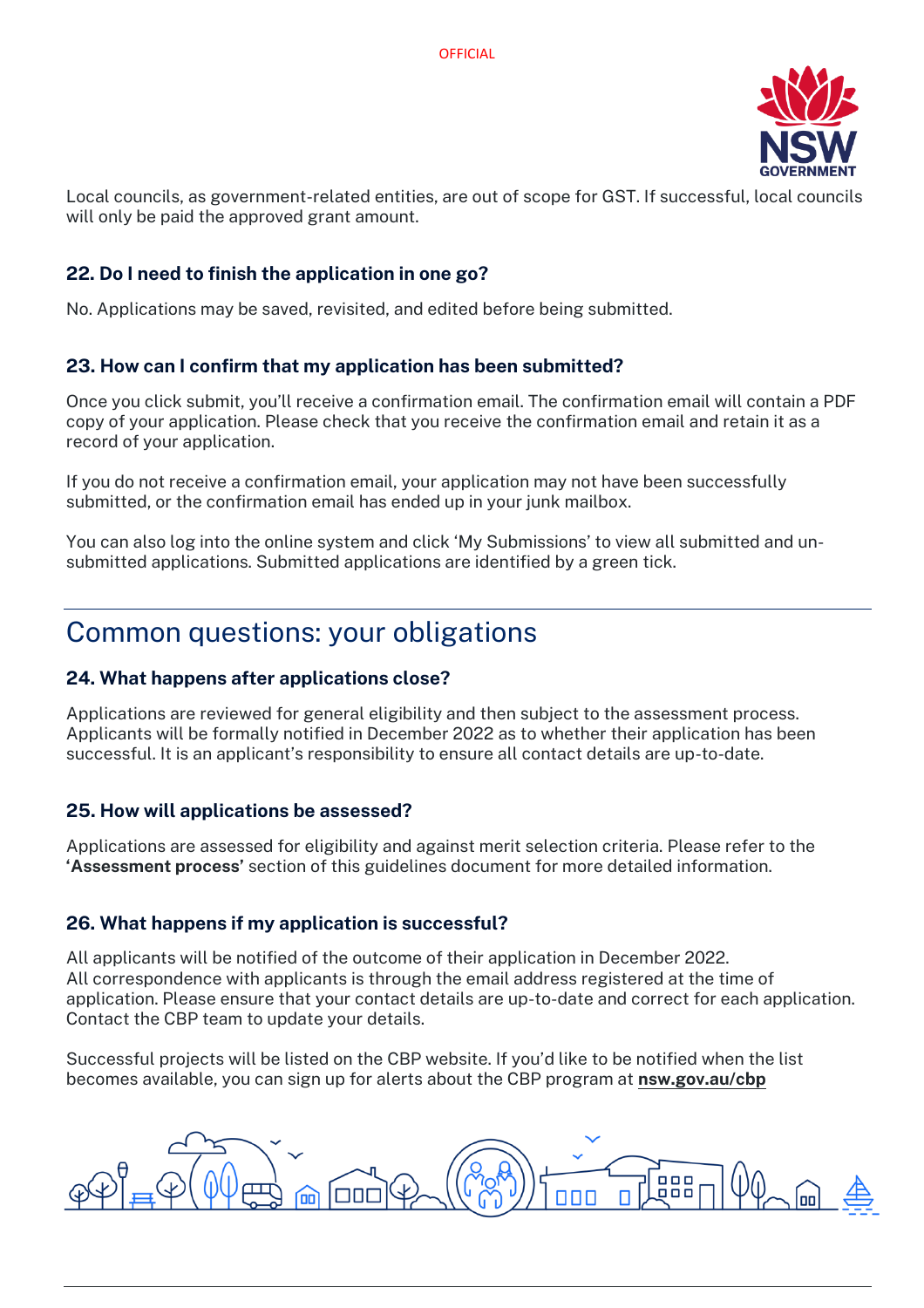

To receive your grant, you will need to log in to SmartyGrants and fill out and return the online Funding Deed and the EFT Banking Details form.

Once reviewed by the CBP team, a countersigned Funding Deed will be returned to you by email. Funding will be transferred directly to successful applicants with an ABN number.

Successful applicants without an ABN number will be required to present an invoice to claim the CBP funding. If this is the case, the CBP team will provide you with clear invoicing instructions.

If your organisation's details change, or the project contact person changes, you will need to email the CBP team as soon as possible to ensure that the Funding Deed and payment process runs smoothly.

The CBP team will conduct a full compliance history check of approved applications. CBP reserves the right to request any information before the release of funding and closure of the project.

If you are awarded funding under the CBP2022 grant round, the program may withhold payment of funds if you have any outstanding or incomplete projects from previous CBP rounds. If you are unable to complete previous projects due to circumstances outside of your control, please advise the CBP team in writing so that an exemption can be considered. For more information on project reporting and closures, visit **[nsw.gov.au/cbp22](https://www.nsw.gov.au/CBP22)**

#### **27. How long do we have to start and complete the project?**

You should be ready to commence your project by **November 2022**. If planning approval is required and has not been obtained, development consent should be secured by **31 July 2023**.

The project should be completed by **31 March 2024**.

#### **28. What NSW Government acknowledgement or signage is required for my project?**

All recipients of NSW Government funding for infrastructure and capital works must acknowledge the NSW Government. At a minimum, the acknowledgement should be in annual reports, media releases, digital and printed materials, web pages and online documents, advertising, plaques and signs.

For projects that receive grants of more than \$100,000, signs must be displayed acknowledging the NSW Government funding.

To learn more about Funding Acknowledgement Guidelines for Recipients of NSW Government Infrastructure Grants, please visit [nsw.gov.au/branding/sponsorship-and-funding-acknowledgment](http://nsw.gov.au/branding/sponsorship-and-funding-acknowledgment-guidelines)[guidelines](http://nsw.gov.au/branding/sponsorship-and-funding-acknowledgment-guidelines)